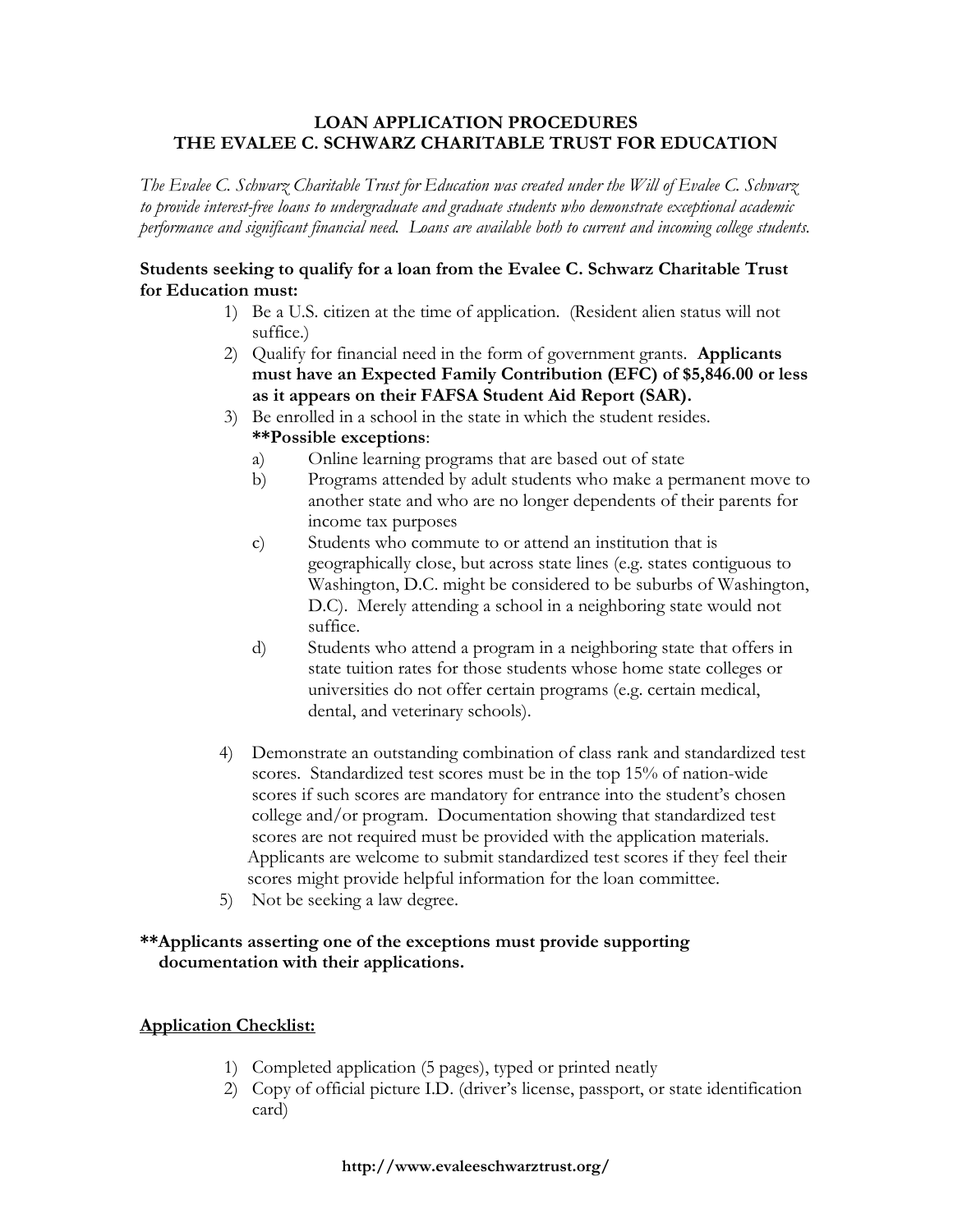- 3) Official transcripts
- 4) Copy of admissions test score (SAT, ACT, GRE, GMAT, MCAT, etc.)
- 5) Copy of document stating current school costs (tuition, room, board, fees)
- 6) Copy of complete Student Aid Report (SAR) confirmation page with EFC will not suffice
- 7) 3 letters of recommendation, two for prior loan recipients, from educational references written for the Trust, not for other persons or organizations. Entering undergraduate students must have written recommendations from three high school teachers or administrators. Upper level undergraduate and graduate students must have written recommendations from three college professors.
- 8) Personal essay
- 9) Signed & Dated Checklist

#### PRIOR LOAN RECIPIENTS NEED NOT PROVIDE A PHOTO ID OR STANDARDIZED TEST SCORES AND TRANSCRIPTS ALREADY ON FILE.

#### Please send the above items in one packet, to the extent possible, to:

Evalee C. Schwarz Charitable Trust for Education c/o Private Foundation Services, Inc. 4265 San Felipe, Suite 1100 Houston, TX 77027-2913

#### Dates and Deadlines:

January 1, 2022 – April 8, 2022 Completed applications accepted. April 8, 2022 Application postmark deadline. June, 2022 – Loan Committee Meeting. Applicants will be notified shortly thereafter.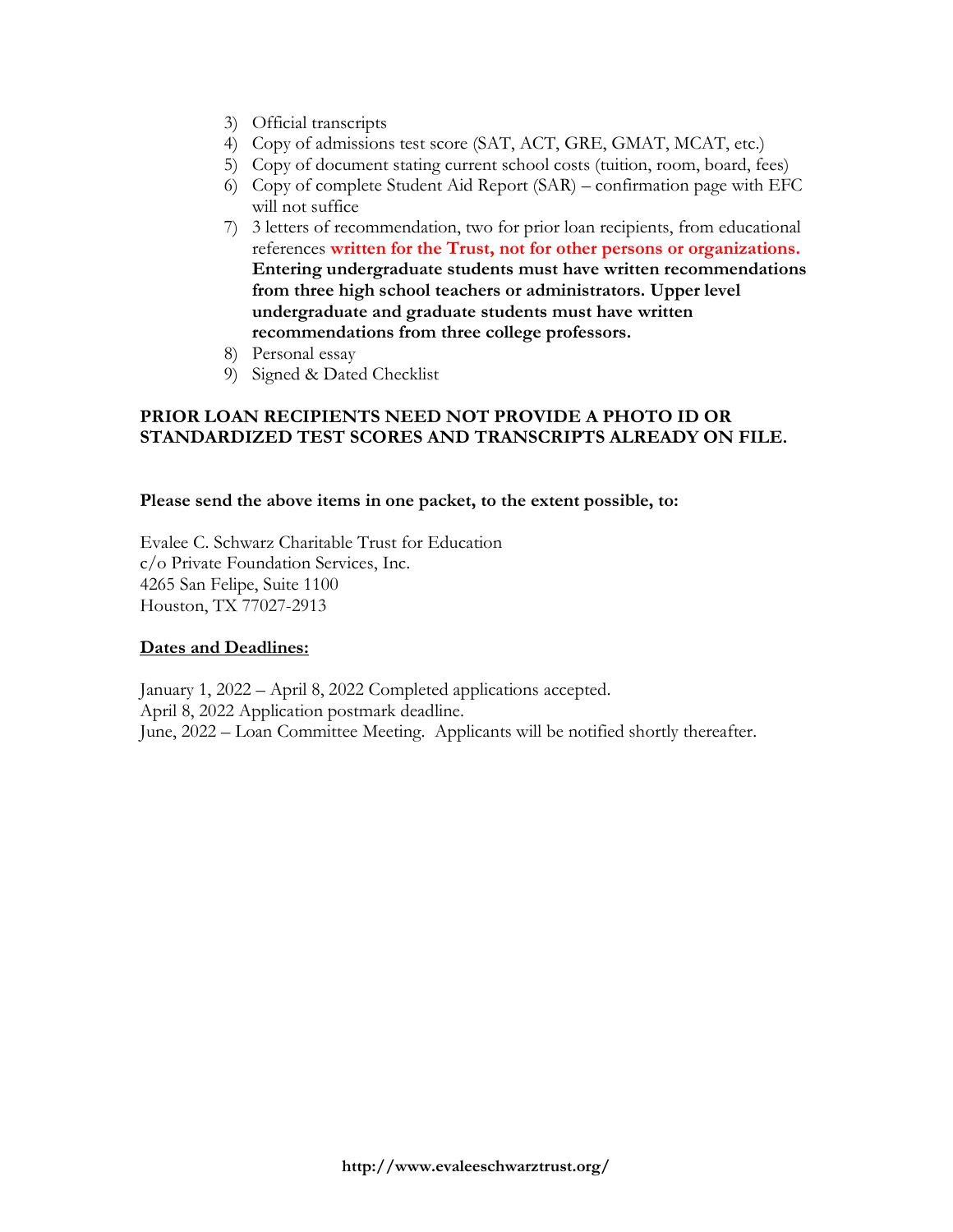# 2022-2023 LOAN APPLICATION THE EVALEE C. SCHWARZ CHARITABLE TRUST FOR EDUCATION

|                                           |                                                                                                                                                                                                                                                    | (Please type or print legibly) |                                              |
|-------------------------------------------|----------------------------------------------------------------------------------------------------------------------------------------------------------------------------------------------------------------------------------------------------|--------------------------------|----------------------------------------------|
| <b>Applicant Data:</b>                    |                                                                                                                                                                                                                                                    |                                |                                              |
|                                           | Applicant's Full Name:                                                                                                                                                                                                                             | <b>FIRST</b>                   | <b>MIDDLE</b>                                |
|                                           | Birthdate (mm/dd/yy):                                                                                                                                                                                                                              |                                |                                              |
|                                           | Permanent Address: STREET                                                                                                                                                                                                                          |                                |                                              |
|                                           |                                                                                                                                                                                                                                                    | <b>CITY</b>                    | <b>STATE</b><br>ZIP<br>Telephone Numbers: () |
|                                           |                                                                                                                                                                                                                                                    |                                |                                              |
| <b>Residency Information:</b>             |                                                                                                                                                                                                                                                    |                                |                                              |
|                                           | The ECSCTFE requires that loans be given only to students who attend school in the state in which the                                                                                                                                              |                                |                                              |
| student has his or her residency.<br>$\{$ | Upon whom are you basing your claim of residency? (See categories below.)<br>SELF If selected, applicant must be self-supporting and not be claimed as a dependent<br>on his or her parent's or legal guardian's most recent US Income Tax Return. |                                |                                              |
|                                           | If your claim of residency is based on SELF:                                                                                                                                                                                                       |                                |                                              |
|                                           | 1. How long have you resided at your current address?                                                                                                                                                                                              |                                |                                              |
|                                           | Years Months                                                                                                                                                                                                                                       |                                |                                              |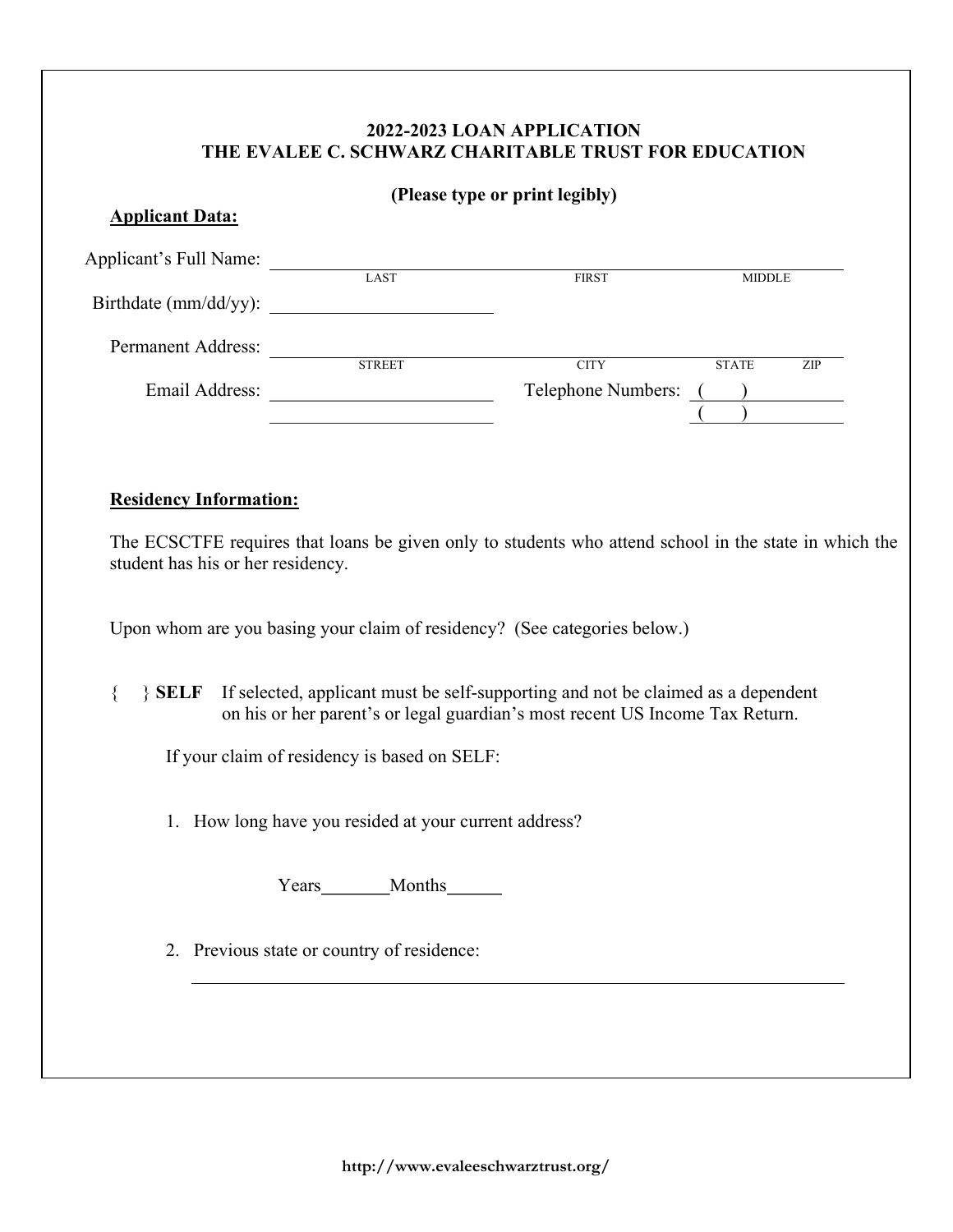| 1. |                               |                                                                  |                |            |                    |
|----|-------------------------------|------------------------------------------------------------------|----------------|------------|--------------------|
| 2. | Street                        | City                                                             | State          | Zip        | From/To            |
| 3. | Street                        | City                                                             | State          | Zip        | From/To            |
|    | Street                        | City                                                             | State          | Zip        | From/To            |
|    | <b>LEGAL GUARDIAN:</b>        | If your claim of residency is based on PARENT or COURT APPOINTED |                |            |                    |
|    | 2. Relationship to Applicant: | 1. Parent/Legal Guardian's Full Name:                            |                |            |                    |
| 3. |                               | Permanent Address and length of residency:                       |                |            |                    |
|    | Street                        | City                                                             | State<br>Zip   |            | How Long?          |
|    |                               | 4. Previous state or country of residence:                       |                |            |                    |
|    |                               | 5. Please provide former addresses for the past two years:       |                |            |                    |
| 1. | Street                        | City                                                             | State          | Zip        | From/To            |
| 2. |                               |                                                                  |                |            |                    |
| 3. | Street<br>Street              | City<br>City                                                     | State<br>State | Zip<br>Zip | From/To<br>From/To |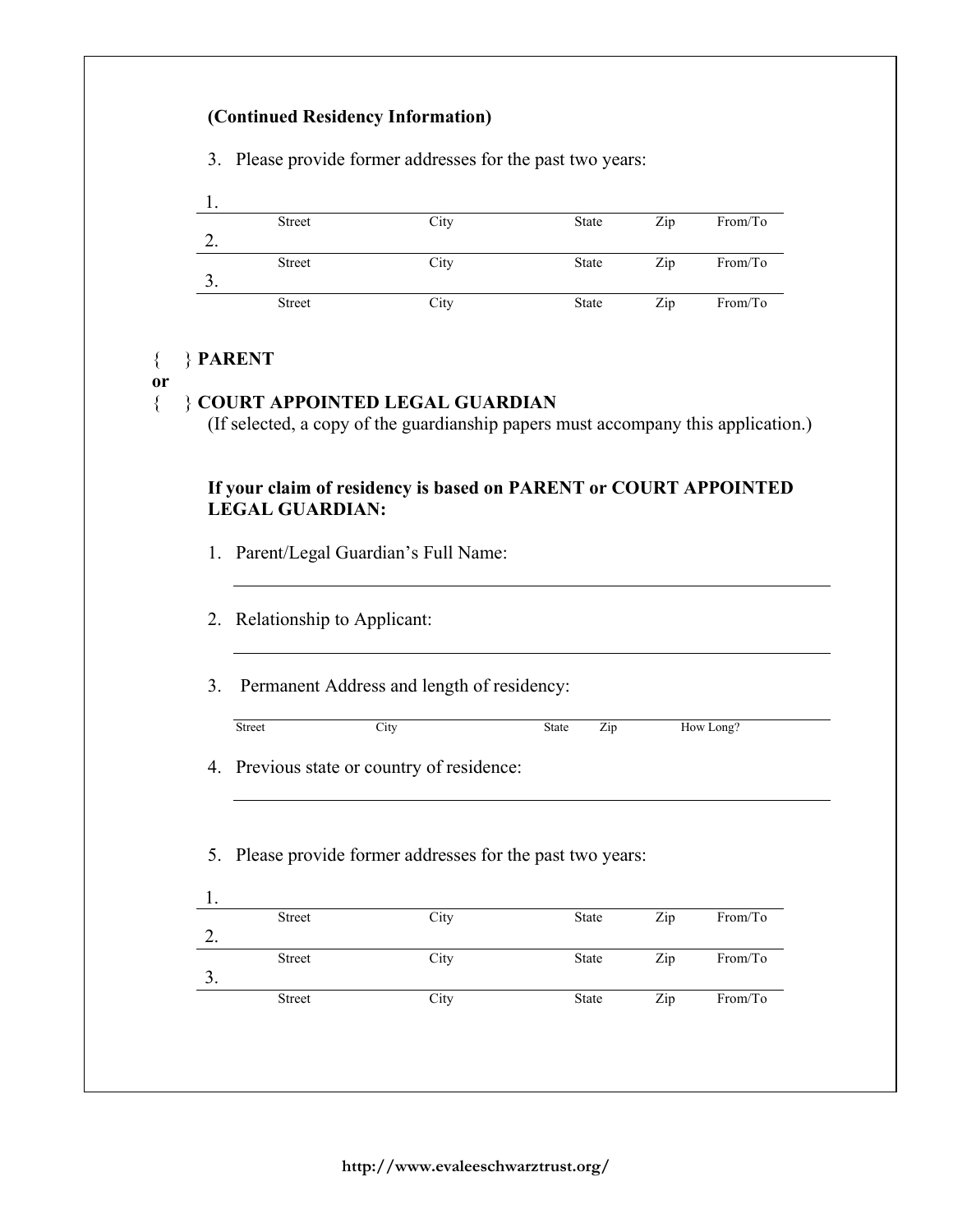| <b>Educational Data:</b> |  |
|--------------------------|--|
|                          |  |

| Name of school you will attend in the fall:                                                                                                                                                                                                                                                                                                                                                                                                                                                                                                                                      | Location of school:      |       |
|----------------------------------------------------------------------------------------------------------------------------------------------------------------------------------------------------------------------------------------------------------------------------------------------------------------------------------------------------------------------------------------------------------------------------------------------------------------------------------------------------------------------------------------------------------------------------------|--------------------------|-------|
|                                                                                                                                                                                                                                                                                                                                                                                                                                                                                                                                                                                  | City                     | State |
| Degree being pursued and anticipated date of graduation:                                                                                                                                                                                                                                                                                                                                                                                                                                                                                                                         |                          |       |
| Degree: Anticipated Graduation:                                                                                                                                                                                                                                                                                                                                                                                                                                                                                                                                                  |                          |       |
| Will you be a full-time or part-time student? FULL-TIME TPART-TIME                                                                                                                                                                                                                                                                                                                                                                                                                                                                                                               |                          |       |
| Please attach a copy of a current brochure or other official document from your selected school<br>outlining the school's costs (tuition, books, room and board).                                                                                                                                                                                                                                                                                                                                                                                                                |                          |       |
| <b>High School Information:</b>                                                                                                                                                                                                                                                                                                                                                                                                                                                                                                                                                  |                          |       |
| Name of High School attended:                                                                                                                                                                                                                                                                                                                                                                                                                                                                                                                                                    | Location of High School: |       |
|                                                                                                                                                                                                                                                                                                                                                                                                                                                                                                                                                                                  | City                     | State |
|                                                                                                                                                                                                                                                                                                                                                                                                                                                                                                                                                                                  |                          |       |
|                                                                                                                                                                                                                                                                                                                                                                                                                                                                                                                                                                                  |                          |       |
| Date of High School Graduation: Class Rank<br>Number in Graduating Class _____________GPA: ______GPA scale: ___________                                                                                                                                                                                                                                                                                                                                                                                                                                                          | (Max 4.0 or $5.0$ )      |       |
| <b>Transcripts and Admissions Tests:</b><br>Please attach official transcripts and copies of official score reports for standardized test taken<br>(SAT, ACT, GRE, GMAT, etc.). Graduate students need not provide high school transcripts.<br>Students who are not required to take a standardized test per the Trust's Loan Application<br>Procedures are exempt from this requirement provided they can document the reason for their<br><i>exemption.</i><br><b>College/University Previously Attended Information:</b><br>College(s)/Universities attended (Undergraduate): |                          |       |
| Name<br>Location                                                                                                                                                                                                                                                                                                                                                                                                                                                                                                                                                                 | Dates of Attendance      |       |
| Degree(s) obtained, if any                                                                                                                                                                                                                                                                                                                                                                                                                                                                                                                                                       | Degree Date              |       |
| Name<br>Location                                                                                                                                                                                                                                                                                                                                                                                                                                                                                                                                                                 | Dates of Attendance      |       |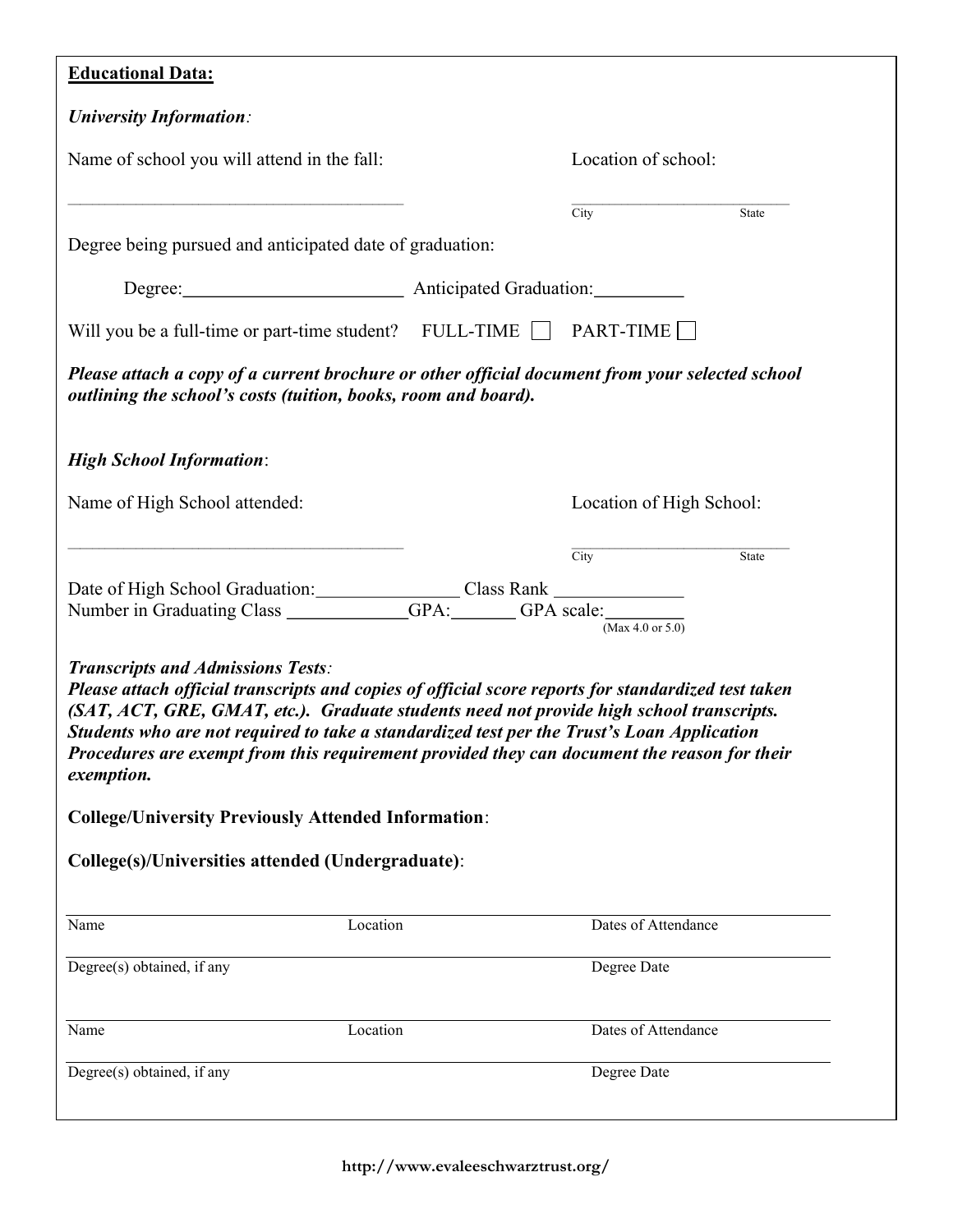| Name                                                    | Location                                                                                    | Dates of Attendance                                                                             |
|---------------------------------------------------------|---------------------------------------------------------------------------------------------|-------------------------------------------------------------------------------------------------|
| Degree(s) obtained, if any                              |                                                                                             | Degree Date                                                                                     |
| College(s)/Universities attended (Graduate):            |                                                                                             |                                                                                                 |
| Name                                                    | Location                                                                                    | Dates of Attendance                                                                             |
| Degree(s) obtained, if any                              |                                                                                             | Degree Date                                                                                     |
| Name                                                    | Location                                                                                    | Dates of Attendance                                                                             |
| Degree(s) obtained, if any                              |                                                                                             | Degree Date                                                                                     |
| <b>Loan Qualification:</b>                              |                                                                                             | <b>Please complete the FAFSA</b> (Free Application for Federal Student Aid) – www.fafsa.ed.gov. |
| Contribution).                                          |                                                                                             | Attach a copy of your SAR (Student Aid Report). This Report must list your EFC (Expected Family |
| <b>Loan Data:</b>                                       |                                                                                             |                                                                                                 |
|                                                         | Loans range from \$5,000 to \$15,000 per year, with a lifetime cap of \$60,000 per student. |                                                                                                 |
| Loan amount requested \$                                |                                                                                             |                                                                                                 |
|                                                         | Have you ever applied to the ECSCTFE? YES $\Box$ NO $\Box$                                  |                                                                                                 |
|                                                         | If yes, please list the year(s) in which the application(s) was submitted:                  |                                                                                                 |
|                                                         | Have you ever received a prior loan from the ECSCTFE? YES $\Box$ NO $\Box$                  |                                                                                                 |
| If yes, please state the date(s) and amount(s) granted: |                                                                                             | \$<br>Loan Date<br>Amount<br>\$                                                                 |

http://www.evaleeschwarztrust.org/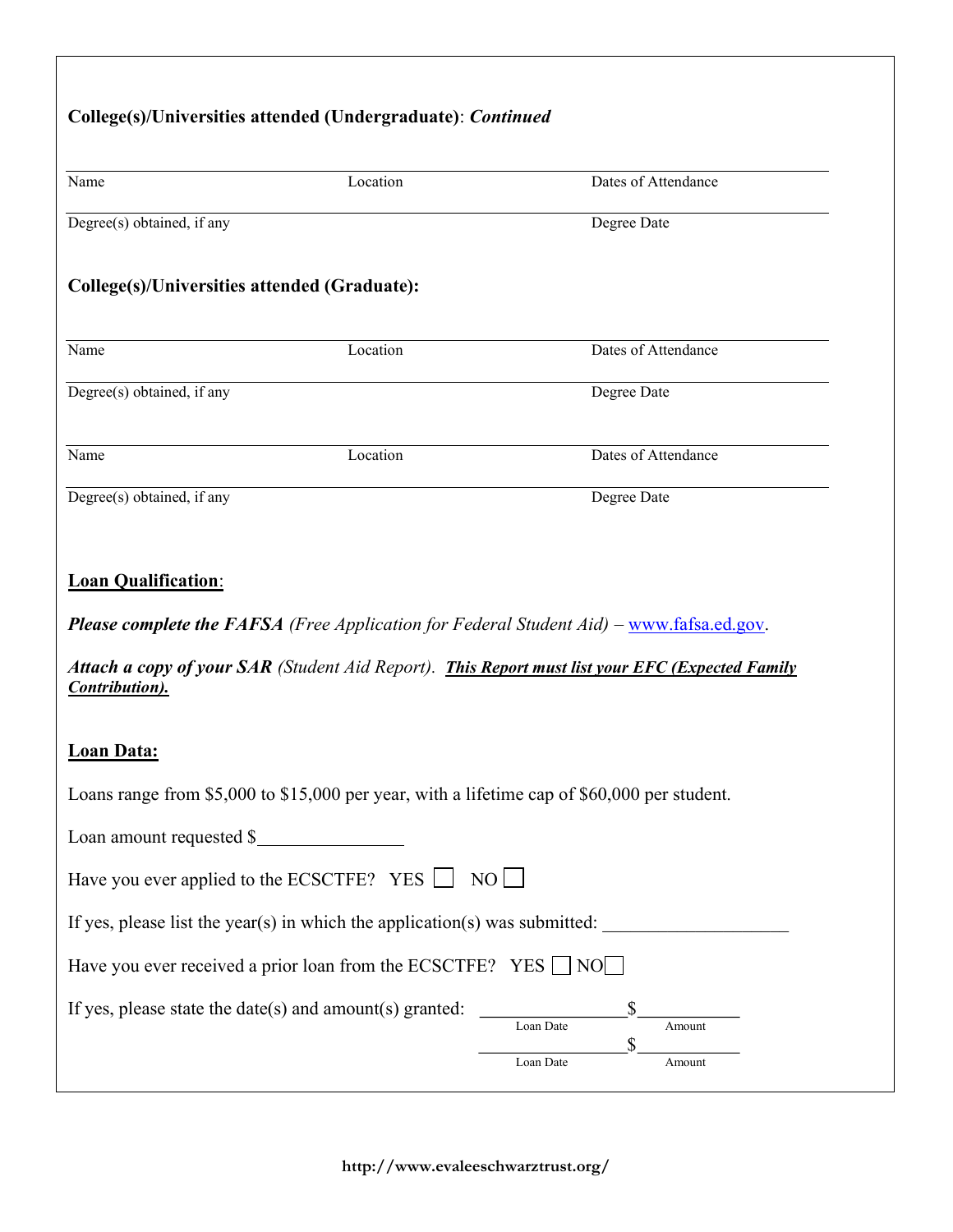## Educational References:

List (3) three educational references (as described on the application checklist on page 2 of the Loan Application Procedures) and include a current letter of recommendation from each.

| $\mathfrak{D}$ | Name:                                                                                                                                                                                                                               |  |
|----------------|-------------------------------------------------------------------------------------------------------------------------------------------------------------------------------------------------------------------------------------|--|
|                |                                                                                                                                                                                                                                     |  |
|                |                                                                                                                                                                                                                                     |  |
| 3.             | Name: Name and the set of the set of the set of the set of the set of the set of the set of the set of the set of the set of the set of the set of the set of the set of the set of the set of the set of the set of the set o      |  |
|                | Address: <u>Address</u> and the contract of the contract of the contract of the contract of the contract of the contract of the contract of the contract of the contract of the contract of the contract of the contract of the con |  |
|                |                                                                                                                                                                                                                                     |  |

### Essay:

Applicants must submit an original essay, the purpose of which is to provide information about their background, accomplishments, personal and career goals, and other relevant information. Applicants should consider this essay as the equivalent to a personal interview. Statements must not exceed two pages in length.\* Please attach to this Application.

\*One page single spaced or two pages double spaced, one inch margins, 12 pt. font

## STATEMENT OF VERIFICATION/RELEASE AUTHORIZATION

I certify that the information I have provided is complete and correct to the best of my knowledge. I authorize Private Foundation Services, Inc. to verify the information I have provided.

Signature: \_\_\_\_\_\_\_\_\_\_\_\_\_\_\_\_\_\_\_\_\_\_\_\_\_\_\_\_\_\_ Date: \_\_\_\_\_\_\_\_\_\_\_\_\_\_\_\_\_\_\_\_\_\_\_\_\_\_